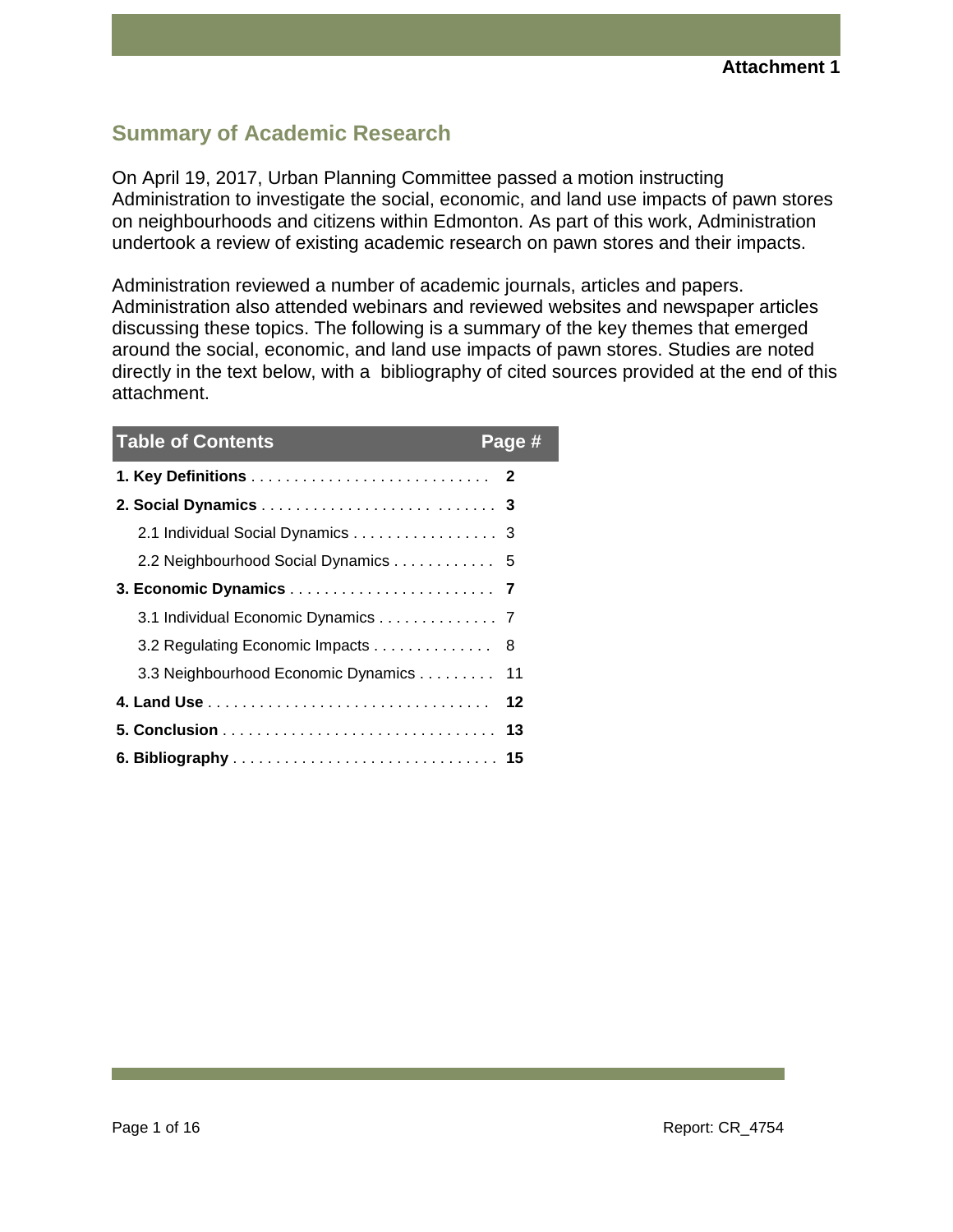### **1. KEY DEFINITIONS**

To understand the research findings shared below, it is important to first define the two key components of the operation of pawn stores:

- 1. Pawn stores operate as retail stores, similar to second hand or consignment stores and can sell a wide range of goods.
- 2. Pawn stores also offer pawn loans to individuals, as part of a larger group of alternative financial services operating outside of the mainstream banking system. A pawn loan is when an individual leaves an item in a pawn store in exchange for a short term loan. The individual can then pay that loan back, with interest, to receive their item back. The typical pawn loan is approximately  $$115<sup>1</sup>$ and the borrower has 30 days to repay the loan to redeem their item. If the individual does not redeem their item, there is no financial penalty. The item is forfeited and the pawn store resells the item to recoup their costs.

The discussion of social and economic dynamics in this Attachment will predominantly focus on the role of pawn stores as businesses that provide an alternative financial service in the form of pawn loans, rather than the secondhand store portion of their business.

<sup>1</sup> Based on an interview with Cash Canada, the typical loan ranges from \$112 to \$118 dollars; however, the amount of the loan can be dependent on certain times of the year, such as times around the holiday season.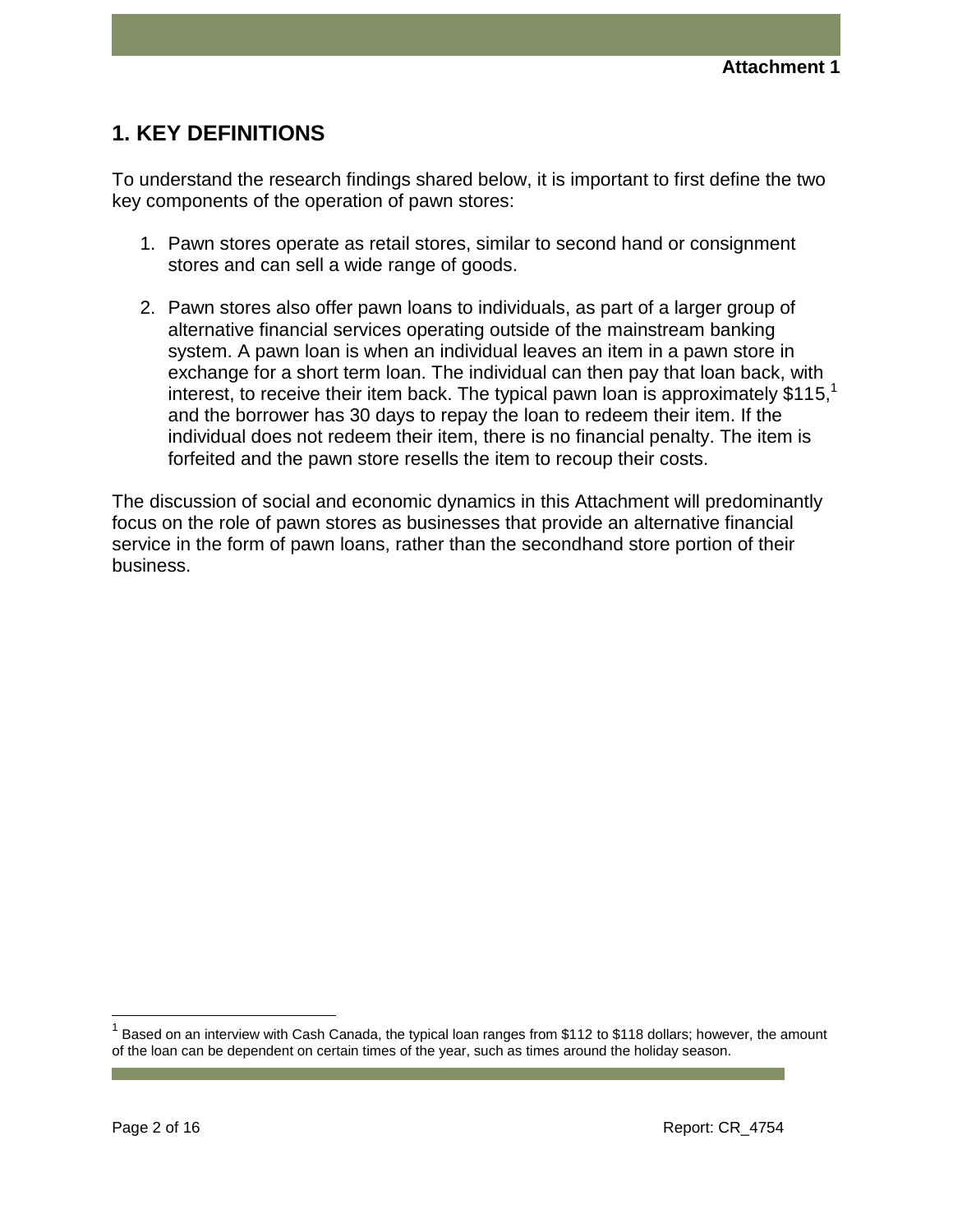# **2. SOCIAL DYNAMICS**

### **2.1 INDIVIDUAL SOCIAL DYNAMICS**

Much of current academic research related to the social impacts of alternative financial services is focused on payday loan institutions, with little information provided about pawn store users specifically. These broader studies on social impacts have found that there is a range of individuals who access alternative banking. Individuals that depend on credit from alternative financial providers tend to experience financial exclusion and face a number of barriers to access credit from mainstream banks, reducing the options available to them. $<sup>2</sup>$  In considering those that most frequently avail themselves of</sup> alternative financial services, Dungen et. al. (2016) define three segments of the population:

- Hard to bank
- Working poor
- $\bullet$  Convenience<sup>3</sup>

The 'hard to bank' segment include those individuals with a credit score less than 600, who may not have access to any mainstream credit and are considered high risk for not repaying loans.<sup>4</sup> In order to compensate for the risk, those that provide loans to hard to bank individuals often charge higher fees. The exception is when loans are provided philanthropically to provide financial assistance or to help improve a customer's credit score. In many cases these individuals are on income support through social assistance programs.<sup>5</sup>

The 'working poor' segment are those individuals that are employed but often fall under the median income level. They fall under the 660 credit score threshold that mainstream financial institutions will typically lend to, and tend to live paycheck to paycheck with little savings to cover unexpected expenses.<sup>6</sup>

The 'convenience' segment are those individuals that have a credit score greater than 660, and have more options available to them to obtain credit, including through mainstream financial institutions. This group tends to have income above the median income level and uses alternative financial services for planned expenses such as a

<sup>2</sup> Jerry Buckland. *Hard Choices: Financial Exclusion, Fringe Banks, and Poverty in Urban Canada,* Toronto: University of Toronto Press, 2012, **cited** in Momentum, "High-Cost Alternative Financial Services: Issues and Impact," *Momentum Community Economic Development Society,* (2017): 10, available at: <http://www.momentum.org/files/Publications/Part%201%20High-Cost%20Alternative%20Financial%20Services.pdf>

<sup>&</sup>lt;sup>3</sup> Ellen Dungen, Randy Coutts, and Rhiannon MacDonnell. "Fair Financing: Expanding Small-Dollar Short-Term Credit for Albertans," *Canadian Consumer Finance Association,* (2016): 10, available at[: https://canadiancfa.com/wp](https://canadiancfa.com/wp-content/uploads/2016/10/fair-financing-report.pdf)[content/uploads/2016/10/fair-financing-report.pdf](https://canadiancfa.com/wp-content/uploads/2016/10/fair-financing-report.pdf) 4

Dungen, "Fair Financing," p. 9

<sup>&</sup>lt;sup>5</sup> Ibid. p. 9 -10

 $^6$  lbid. p. 9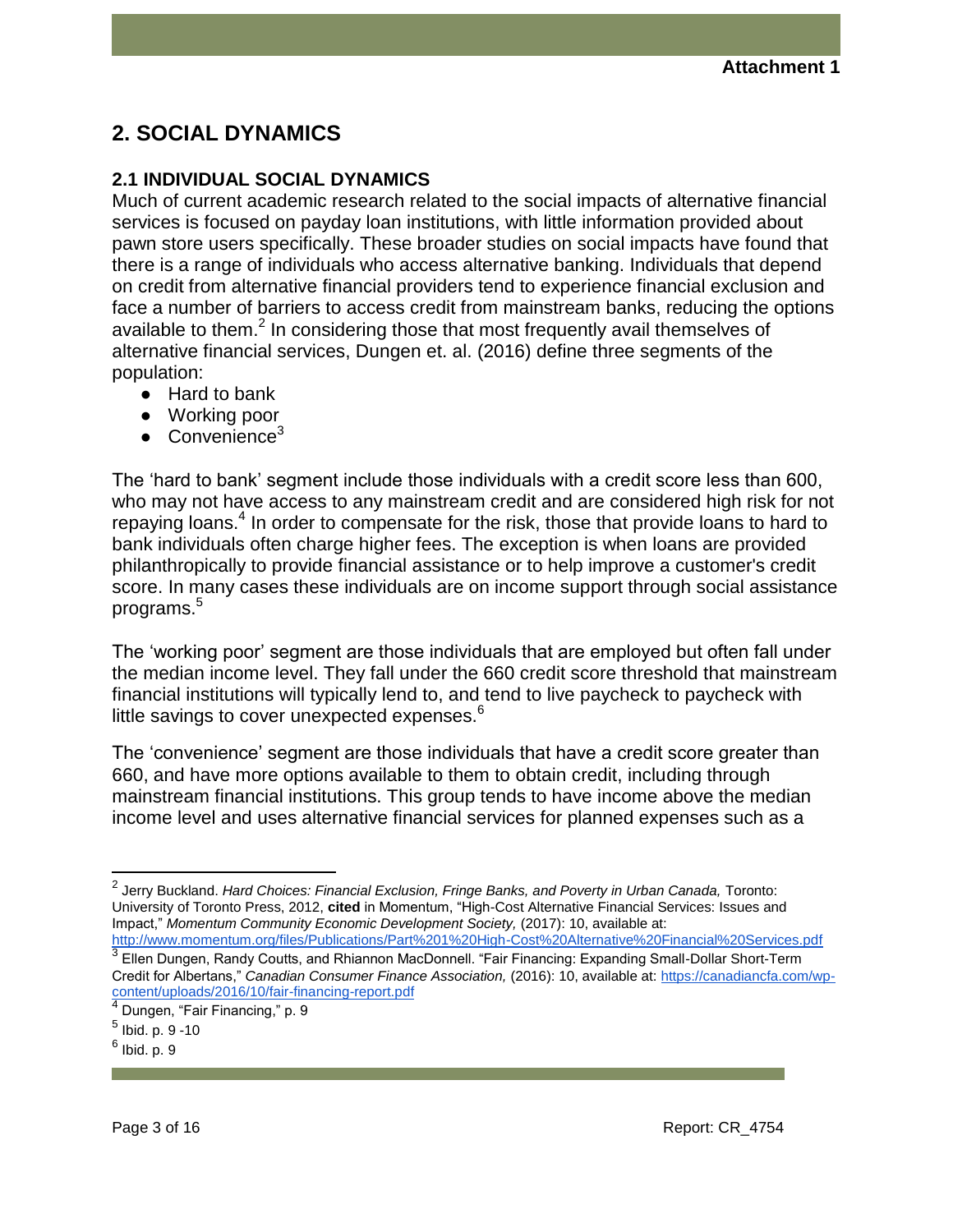car, home repairs, and small business expenses.<sup>7</sup> The individuals that fall into this category are usually more financially stable and tend to borrow less often, but borrow larger amounts. Typically these customers have credit options available to them and have savings at the time of the loan.<sup>8</sup>

Customers with misaligned cash flow also fall within the 'convenience' segment. Where there is a mismatch between the time when bills are due and when income is paid, these customers will often use credit to pay for household expenses such as rent, utilities and other related expenses.<sup>9</sup> For those using loans for ongoing shortfalls, where expenses are regularly exceeding monthly incomes, the loans are usually for \$300 or  $less<sup>10</sup>$ 

An important distinction between payday loan institutions and pawn stores is that payday loan institutions do require those seeking a loan to have a bank account.<sup>11</sup> Based on this information, it could be inferred that although the consumer base for pawn loans may be varied, pawn stores are more likely to serve a segment of the population that is not served by traditional or alternative financial services, such as payday loan institutions, as pawn loans do not require customers to have a bank account to access pawn loans.

The perception of customer service plays a factor in an individual's decision to secure credit from alternative lending institutions, including pawn stores, rather than from a mainstream bank. Customers generally perceive that staff at alternative financial businesses, like pawn stores, are receptive to low-income customers and that alternative banking services are more accommodating to marginalized populations in comparison to traditional banking services.<sup>12</sup> In a study of fringe financial service customers in Winnipeg, Vancouver, and Toronto, Buckland and Fikkert (2008) illustrate the negative experiences of those with low incomes in accessing mainstream banking services, and the perception that the level of respect received was related to their financial status and choice of where to access financial services.<sup>13</sup> Kohm and Selwood (2004) identify that pawn stores continue to carry the stigma of a business that is "not

[exclusion.uwinnipeg.ca/files/docs/Choosing\\_Financial\\_Services\\_Where\\_the\\_Options\\_are\\_Limited.pdf](http://financial-exclusion.uwinnipeg.ca/sites/financial-exclusion.uwinnipeg.ca/files/docs/Choosing_Financial_Services_Where_the_Options_are_Limited.pdf)

 $<sup>7</sup>$  Ibid. p. 7</sup>

 $^8$  lbid. p. 7

 $^9$  lbid. p. 6

 $10$  Ibid. p.  $7$ 

<sup>&</sup>lt;sup>11</sup> Robert Johnson and Dixie Johnson, "Pawnbroking in the U.S.: A Profile of Customers," Monograph No. 34, *Washington: Credit Research Centre, Georgetown University, (1998): 26, available at:* 

<https://www.yumpu.com/en/document/view/19062927/pawnbroking-in-the-us-a-profile-of-customers-faculty-research>

<sup>&</sup>lt;sup>12</sup> Brian Dijkema and Rhys McKendry, "Banking on the Margins: Finding Ways to Build an Enabling Small-Dollar Credit Market," *CARDUS*, (2016): 26, available at[: https://www.cardus.ca/research/family/reports/banking-on-the](https://www.cardus.ca/research/family/reports/banking-on-the-margins/)[margins/](https://www.cardus.ca/research/family/reports/banking-on-the-margins/)

 $^{13}$ Jerry Buckland and Antonia Fikkert, "Choosing financial services where the options are limited A report on a survey of financial service choice of residents in inner-city neighborhoods in Toronto, Vancouver & Winnipeg*,*" *University of Winnipeg*, (2008): 50, available at: [http://financial-exclusion.uwinnipeg.ca/sites/financial-](http://financial-exclusion.uwinnipeg.ca/sites/financial-exclusion.uwinnipeg.ca/files/docs/Choosing_Financial_Services_Where_the_Options_are_Limited.pdf)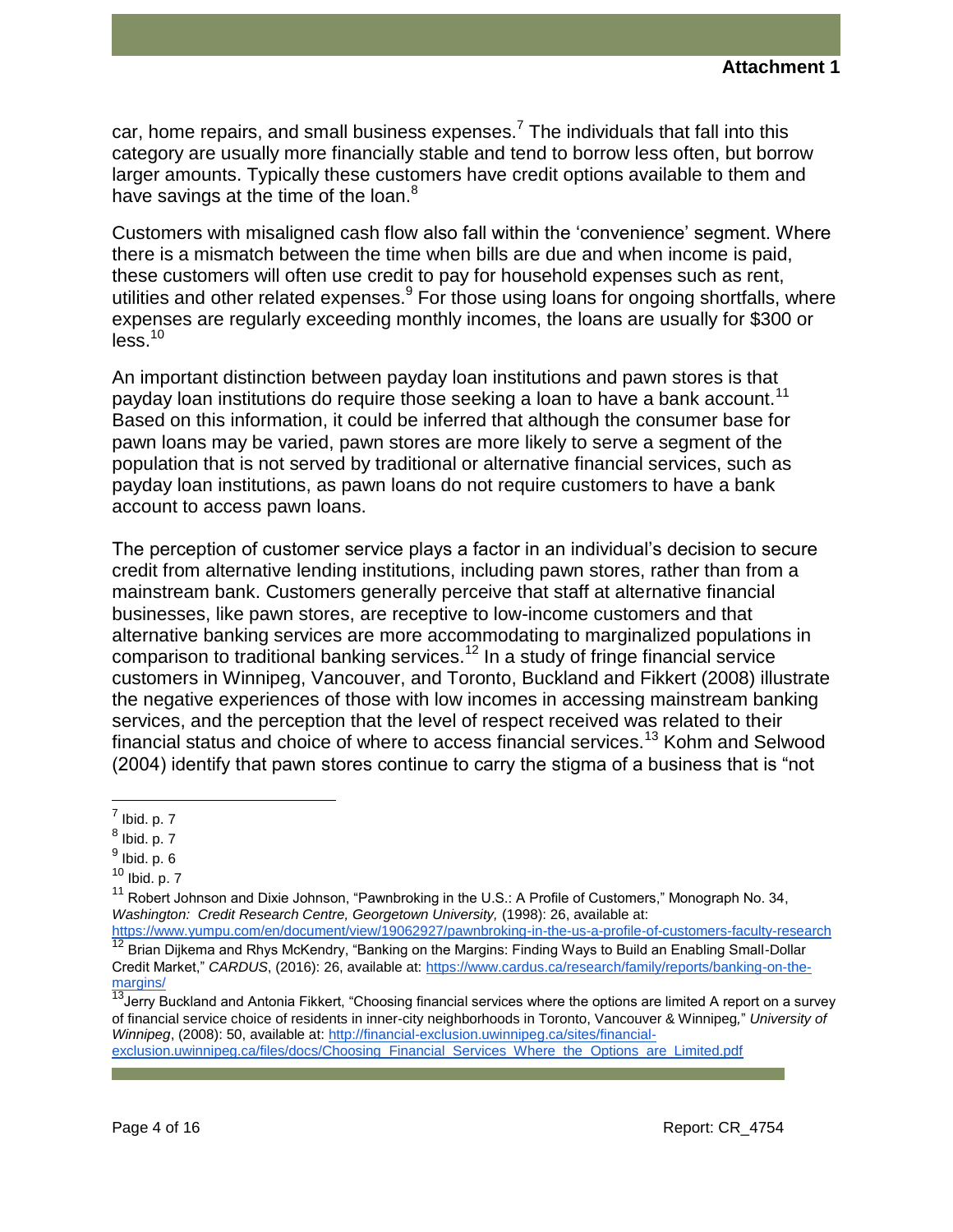patronized by 'respectable' residents of the city."<sup>14</sup> This stigma can create negative selfperceptions of those individuals using these services.

#### **2.2 Neighbourhood Social Dynamics**

A range of research has looked at the relationship between available credit and neighbourhood social dynamics. Most research on the impact of alternative banking has focused on payday lenders. The studies summarized below highlight the influence of loans in neighbourhoods generally, and specific findings related to pawn stores.

While the loan amounts studied exceeded what would typically be lent through pawn stores, one study highlighted that there may be an overall relationship between access to credit and neighbourhood social dynamics. Velez (2009) found that neighbourhoods with limited access to conventional loans also lack the ability to invest in new housing, attract new homeowners, sustain existing businesses, or attract new businesses.<sup>15</sup> Under these conditions, neighbourhoods experience "depopulation, decline in local economic opportunities, weakening of local social ties, and deterioration of community institutions."<sup>16</sup> It was calculated that "for every additional million dollars in bank loans, a neighborhood's homicide per capita rate decreases by three percent."<sup>17</sup> <sup>18</sup> In a study on the relationship between the stolen goods market, crime, and pawn stores,

D'este (2014) identified that there is a connection between pawn stores and crime.<sup>19</sup> In this study, the number of pawn stores were reviewed in relation to crime types and rates in 2,176 counties in the U.S. from 1997 to 2010. From this study, D'este (2014) found that an increase in the number of pawn stores in a county was strongly predictive of larcenies and burglaries.<sup>20</sup>

In a study based in Los Angeles, Kubrin et al. (2016) found that pawn stores are associated with a 23% increase in larcenies when present within a census block, but were not significantly associated with other types of crime.<sup>21</sup> Kubrin et al. (2016) however, did not find evidence that an increased number of pawn stores in a

<sup>&</sup>lt;sup>14</sup>Steven Kohm and John Selwood, "Capitalizing on life at the margins: the pawnbroker and inner city commerce," *Prairie Perspectives: Geographical Essays, Winnipeg: University of Winnipeg*, (2004): 89, available at: <http://pcag.uwinnipeg.ca/Prairie-Perspectives/PP-Vol07/Kohm-Selwood.pdf><br>15 Marie Public "P

<sup>15</sup> María B. Veléz, "Banks and the Racial Patterning of Homicide: A Study of Chicago Neighborhoods," *International Journal of Conflict and Violence* 3, no. 2 (2009): 155.

 $16$  Vélez, "Banks and the racial patterning of homicide, " p. 155

<sup>17</sup> Ibid. p. 165

<sup>18</sup> Ibid. p. 155

<sup>&</sup>lt;sup>19</sup> Rocco D'Este, (unpublished) "The Effect of Stolen Goods Markets on Crime: Pawnshops, Property Thefts, and the Gold Rush of the 2000s," *University of Warwick,* (2014) available at: <https://warwick.ac.uk/fac/soc/economics/research/workingpapers/2014>

<sup>&</sup>lt;sup>20</sup> D'este, "The Effect of Stolen Goods Markets on Crime," p. 19

<sup>21</sup> Kubrin, C. *Do Fringe Banks Create Fringe Neighborhoods?* p. 774-775.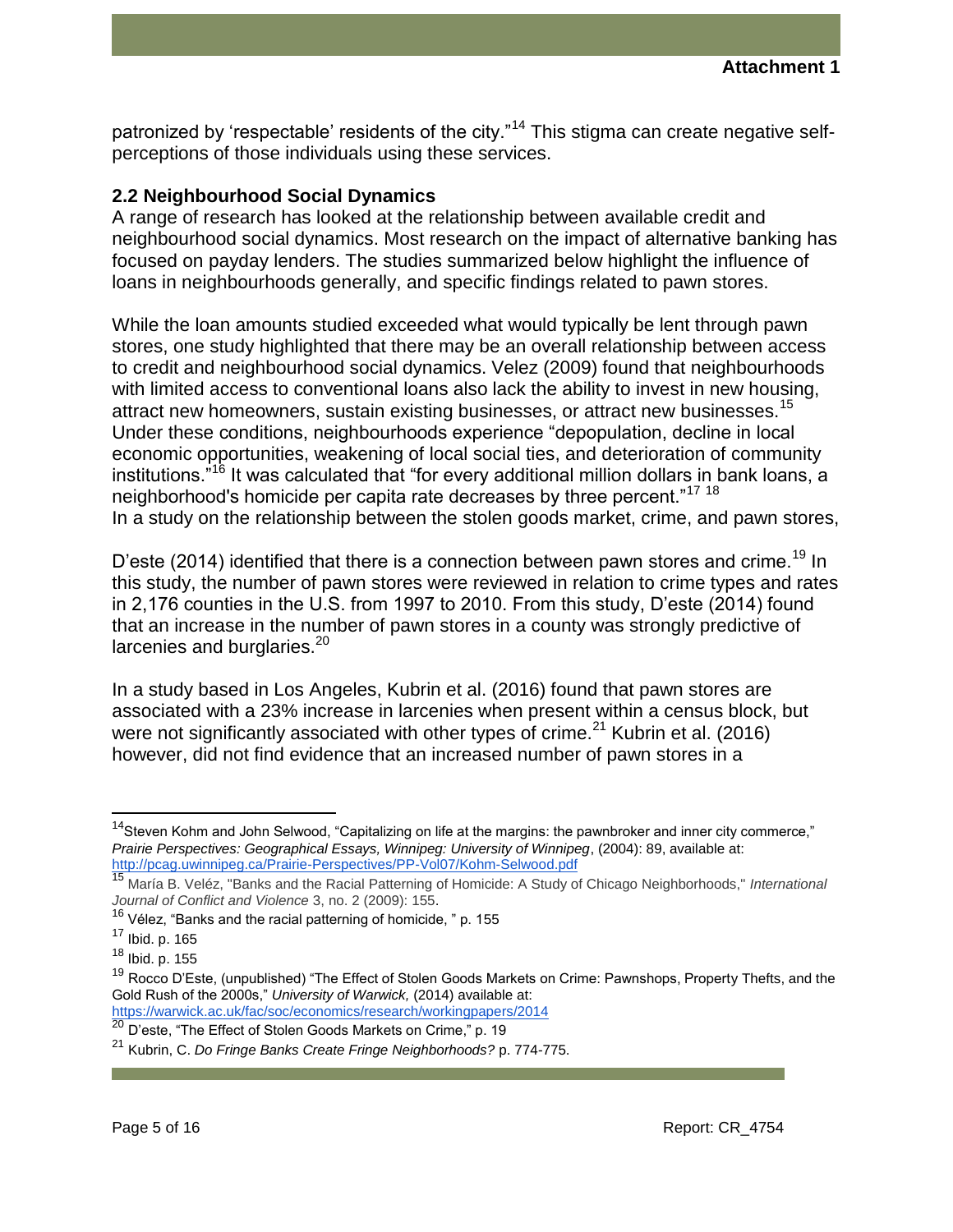neighbourhood is associated with more crime.<sup>22</sup> Kubrin et al. (2016) caution the interpretation of causation between pawn stores and crime, because of their crosssectional approach to the data and the absence of longitudinal data. $^{23}$ 

In the assessment of the relationship of fringe banking on neighbourhood crime, measured by property and violent crime rates in 2005 and 2010 in Norfolk, Virginia, Lee et al. (2013) found that "there is very little evidence to suggest that pawn shops were predictive of either violent or property crime in either year ... [and] were only marginally significant in one model and it trended in a negative direction."<sup>24</sup> In other words, in this study, the presence of pawn stores was associated with lower violent crime or property crime. Lee et al. (2013) note that the results were unexpected "because pawnshops are often, at least anecdotally, thought of as places where burglars might "fence" stolen goods."<sup>25</sup> Lee et al. (2013) suggest this finding may indicate that pawn stores are not neighbourhood-based but rather function at a city-wide level. The study further notes that crime associated with pawn stores was not found to be significant because the property crime data includes crimes that are likely unaffected by the presence of a pawn store, such as motor vehicle thefts.<sup>26</sup>

In criticism of studies that attempt to attribute crime to specific types of businesses, Wilcox et al. (2011) highlight the difficulty of making this assessment when the number and types of facilities studied is restricted, therefore creating a "false impression … that a small subset of undesirable facilities are positively correlated with crime, in contrast to the vast majority of facilities that are unrelated to crime, or even protective against crime."<sup>27</sup>

<sup>25</sup> Lee,"Banking Options and Neighborhood Crime," p. 565

<sup>22</sup> Ibid. p. 774-775

<sup>23</sup> Ibid. p. 781

<sup>&</sup>lt;sup>24</sup> Anne Lee, Randy Gainey, and Ruth Triplett, "Banking Options and Neighborhood Crime: Does Fringe Banking Increase Neighborhood Crime?" *American Journal of Criminal Justice* 39, no. 3 (2014): 564

<sup>26</sup> Ibid. p. 565

<sup>&</sup>lt;sup>27</sup> Pamela Wilcox and John E. Eck, "Criminology of the unpopular: Implications for policy aimed at payday lending facilities," *Criminology & Public Policy* 10, no. 2 (2011): 474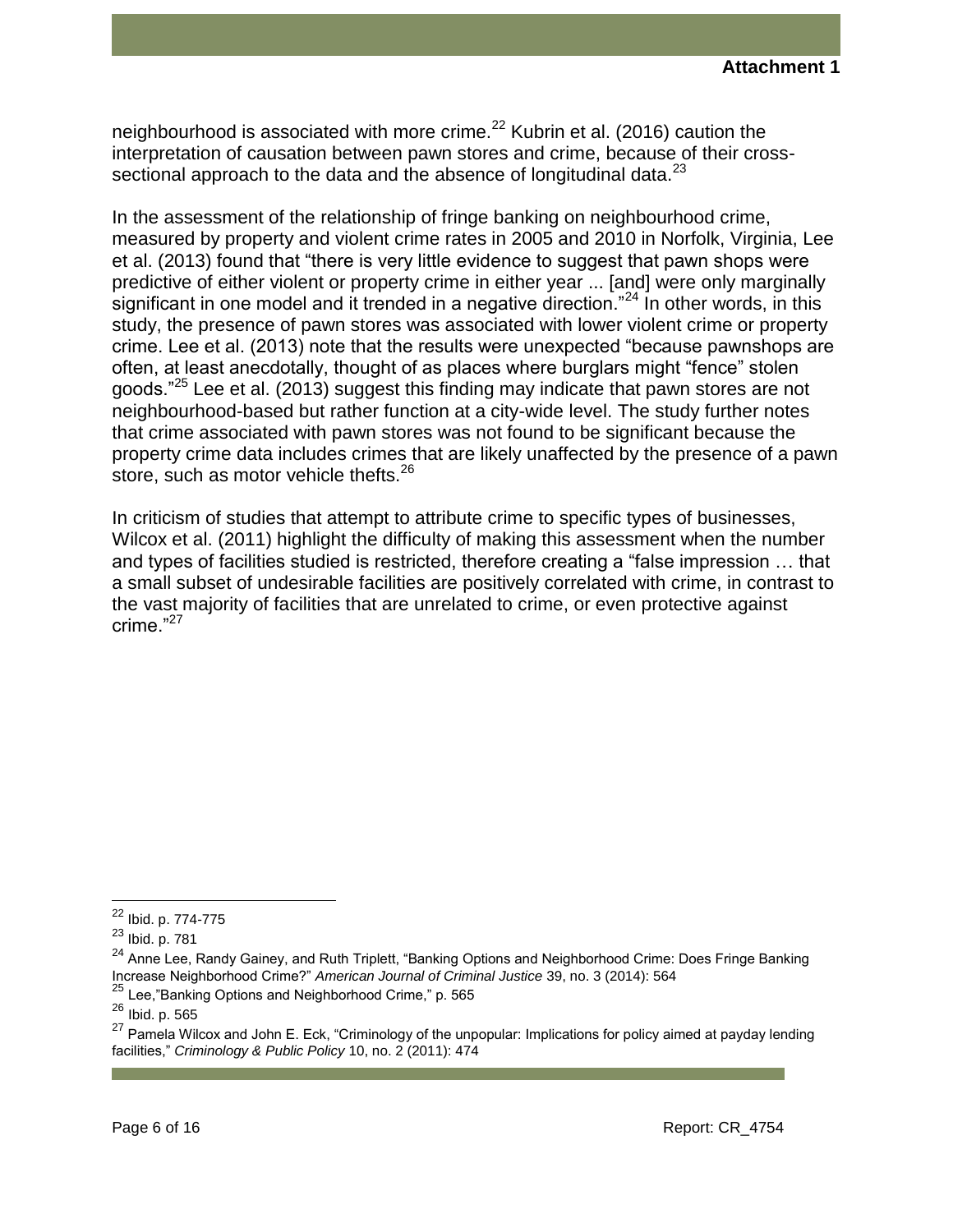# **3. ECONOMIC DYNAMICS**

#### **3.1 Individual Economic Dynamics**

As noted in Section 1, pawn stores are part of a larger group of alternative financial services operating outside of the mainstream banking system. Other alternative financial services include businesses that offer payday loans, cheque cashing, car title loans, and rent-to-own services. These alternative financial businesses provide smaller loans and a shorter payback period.

Returning to the earlier Dungen et al. (2016) study, the individual economic impact of alternative financial institutions varied by the different users. For the 'hard-to-bank', the study identified that loans provided to this customer segment were more at risk of default, and lenders, therefore, charged higher rates of interest. However, when provided philanthropically, customers can use these loans to improve their credit scores.<sup>28</sup>

For the 'working poor' it was found that affordable small-dollar credit can have a positive impact on these individuals. Small-dollar credit can help individuals deal with unexpected expenses, or manage a misalignment in timing of when income is coming in and when bills are due. However, Dungen et al. (2016) recommend that those who depend on small-dollar credit to supplement ongoing shortfalls should be redirected to basic needs agencies.<sup>29</sup>

For those in the 'convenience' group, Dungen et al. (2016) identified that roughly half are considered moderate to heavy credit users. In this group, 42% use more than 5 loans per year, and 16% use more than 12 loans annually.<sup>30</sup> Dungen et. al. (2016) suggest that those who consistently borrow to cover ongoing shortfalls are exceeding their income, and make up the highest consumers of small dollar loans.<sup>31</sup> Both Dungen et al. (2016) and the Centre of Financial Services Innovation (2012) indicate that providing loans to individuals with chronic shortfalls may make their financial situation worse by putting these individuals at further financial risk and adding further stress to their situation.  $32^{33}$ 

Other research found similar findings as Dungen et al. (2016) in terms of the economic drivers of individuals turning to alternative banking options. A study of payday loan

<https://www.fdic.gov/news/conferences/consumersymposium/2012/a%20complex%20portrait.pdf>

<sup>&</sup>lt;sup>28</sup> Dungen, "Fair Financing," p. 9

<sup>29</sup> Ibid. p. 10

 $30$  Ibid. p. 6

 $31$  Ibid. p. 6

 $32$  Ibid. p. 7

<sup>33</sup> Rob Levy and Joshua Sledge, "A Complex Portrait: An Examination of Small-Dollar Credit Consumers," *Centre for Financial Services Innovation,* (2012): 22, available at: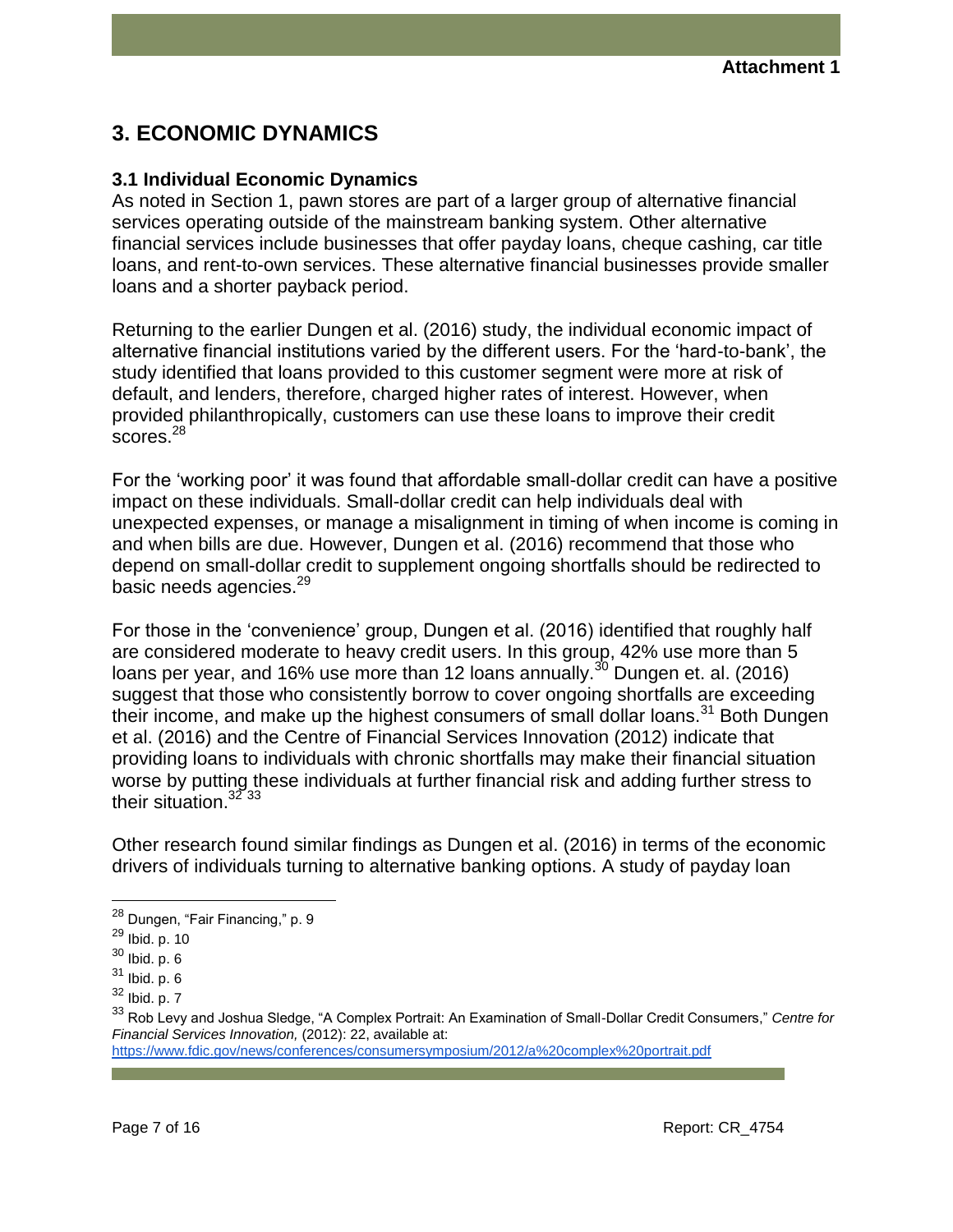users in Ontario, British Columbia and Alberta,  $34$  found that 66% borrowed to offset unexpected expenses, temporary reductions in income, and to maintain good financial standing with other consumer and financial accounts. Of this group, users reported the following primary reasons for borrowing:

- 30% to deal with unexpected expenses
- 12% to maintain good financial standing
- 7% to cover a temporary reduction in income
- 4% to support optional personal consumption<sup>35</sup>

The remaining third of those surveyed were found to be "financially vulnerable on a persistent basis and cited a need for "emergency cash" to cover the necessities, such as food, housing, and clothing."<sup>36</sup>

Dungen et al. (2016) identify that for some, using small-dollar credit to cover expenses is a reasonable choice when the cost of the loan is less than the accumulated costs associated with late payments.<sup>37</sup> However, it was also found that irrational decision making also affects choice because some borrowers will choose to use high-cost credit, even when other forms of credit with lower fees are available to them.<sup>38</sup>

A range of studies highlighted the importance of clear lending terms for alternative banking options to avoid or reduce negative impacts to the individual. If individuals do not understand the terms of the contracts they are agreeing to, the loans could end up costing them more money than they would have been willing to accept. Individuals desperate for cash may also pawn items of personal importance that they may not be able to redeem.

#### **3.2 Regulating Economic Impacts**

To counter the financial impacts on individuals when obtaining high-cost loans, the Criminal Code of Canada regulates the maximum annual rate of interest. The maximum interest that can be charged is 60 per cent on the credit advanced. Under Section 347 of the Criminal Code (1985), interest includes all charges and expenses, such as fees, fines, penalties, or commision, that are paid in order to obtain the loan. $^{39}$  Based on this information, a loan with a 30 day term should not exceed 5 per cent per month, including all fees and expenses charged on top of the loan advanced. Pawn stores must

<sup>34</sup>Environics Research, "Understanding Consumers of Canada's Payday Loans Industry," *Canada Payday Loan Association,* (2005) cited in Sabrina Bond, "Filling the Gap: Canada's Payday Lenders," *Canadian Consumer Finance Association*, (2016): 39-40, available at[: https://canadiancfa.com/wp-content/uploads/2016/11/cboc-filling-the](https://canadiancfa.com/wp-content/uploads/2016/11/cboc-filling-the-gap_final-nov-2016.pdf)[gap\\_final-nov-2016.pdf](https://canadiancfa.com/wp-content/uploads/2016/11/cboc-filling-the-gap_final-nov-2016.pdf)<br> $\frac{\text{gap}}{35}$ 

<sup>35</sup> Bond. "Filling the Gap," p. 39-40

<sup>36</sup> Ibid. p. 41

<sup>37</sup> Dungen, "Fair Financing," p. 7

<sup>38</sup> Dijkema, "Banking on the Margins," p. 27

<sup>&</sup>lt;sup>39</sup> Criminal Code, RSC 1985, c. C-46. Available at: [http://laws-lois.justice.gc.ca/eng/acts/C-46/page-](http://laws-lois.justice.gc.ca/eng/acts/C-46/page-78.html?txthl=interest+rate#s-347)

[<sup>78.</sup>html?txthl=interest+rate#s-347](http://laws-lois.justice.gc.ca/eng/acts/C-46/page-78.html?txthl=interest+rate#s-347)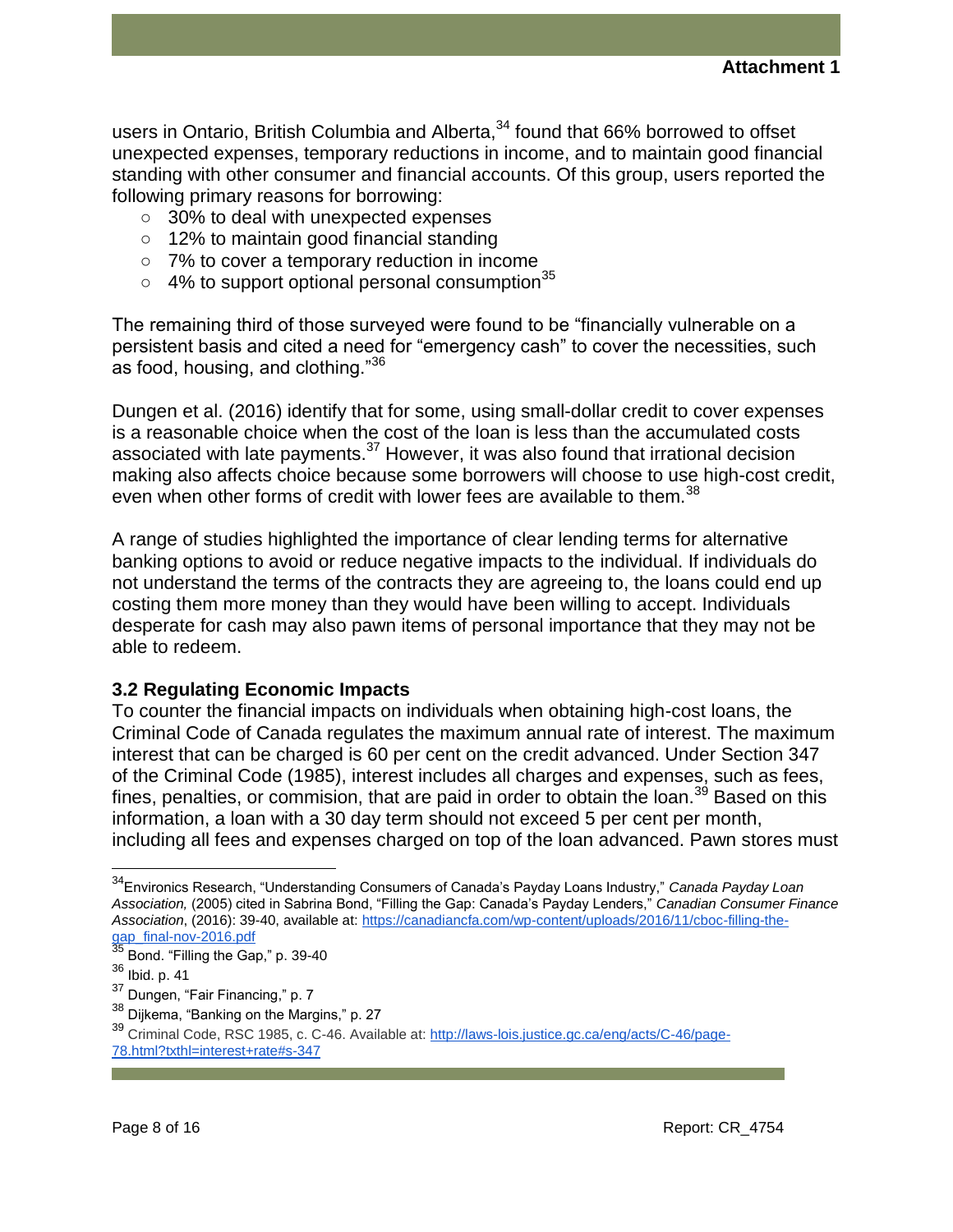adhere to the maximum interest rate as outlined in the Canadian Criminal Code. For more information on the Edmonton context regarding interest rates, refer to Attachment 2 - Primary Research on Pawn Stores in Edmonton.

In a study completed in 1998, Johnson and Johnson examined the dynamics of pawn brokering in the United States. Although regulations on high-cost lenders often aim to protect consumers, research indicates that regulations may not always have the intended effects, because businesses may adjust their practices to shift any added costs to the consumer. For example, interest ceiling caps can incentivize pawn store operators to provide a lower loan-to-value ratio. The following two scenarios can play out:

- Lowered interest rates can result in a greater frequency of goods being redeemed, thereby decreasing the opportunity for pawn stores to recoup costs from the profits of goods sold from defaulted loans
- Customers are required to pawn goods with a market value greater than what they would previously, putting them into greater debt, or they are denied loans when collateral is deemed to be too low to be profitable<sup>40</sup>

Interest ceiling caps are not the only regulations that affect pawn stores. Regulations for the holding period time of a pawned item can negatively affect pawn operators if, during the holding period, the item is devalued or becomes obsolete.<sup>41</sup> In some jurisdictions in the United States, regulations require pawn operators to pay surplus profits on the sale of an item that has not been redeemed back to the individual who pawned the item, thereby reducing the opportunity to minimize the loss from a defaulted loan. $^{42}$ 

Johnson and Johnson (1998) also found that competition, in the form of more pawn stores, ensures that consumers are protected and that credit markets maintain efficiency. They noted that competition can be affected by what they call 'convenience and advantage licensing statutes,' which are used to limit the number of pawn stores in a specific geographic area.<sup>43</sup> As noted by Johnson and Johnson (1998), "When competition is restricted in this way, consumers find pawnshops less convenient and may also obtain less favorable terms than would be found in a fully competitive market<sup>"44</sup>

As identified above, regulations to high cost lenders not only impact businesses; they can also impact consumers. The fees that consumers are charged for a loan may be shifted to other services provided, or contract agreements that make the loans less desirable, and further limit credit options for individuals who depend on small dollar loans. Johnson and Johnson (1998) identify that it is critical "to create a legislative

 $^{40}$  Johnson."Pawnbroking In the U.S." p. 19-23

<sup>41</sup> Ibid. p. 23

 $42$  Ibid. p. 23

<sup>43</sup> Ibid. p. 23

 $44$  Ibid. p. 23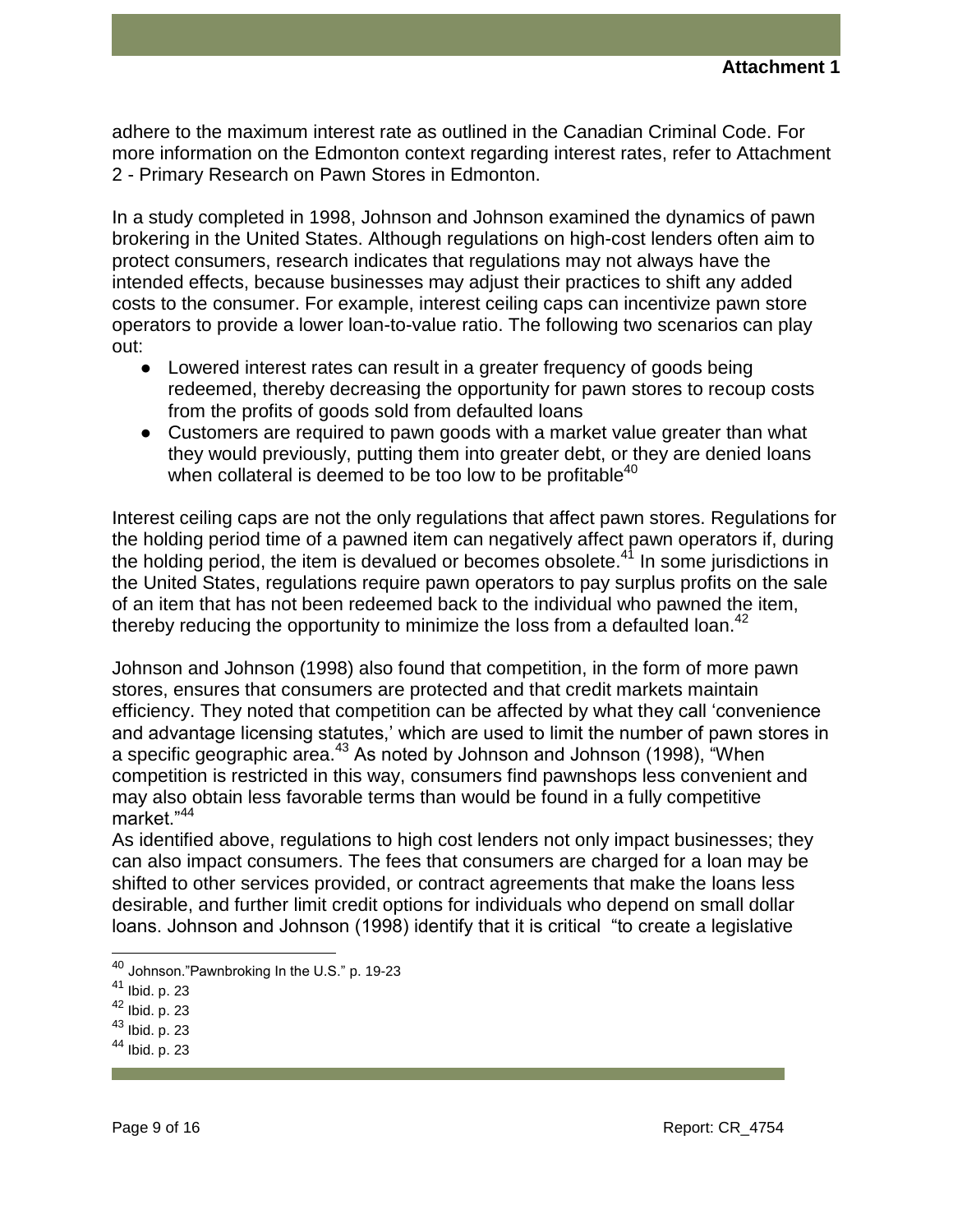framework that encourages entry and survival of pawnshops in a competitive market. Otherwise the consumers' alternatives are friends and relatives or non-charitable sources such as illegal lenders and swap shops."<sup>45</sup> Johnson and Johnson (1998) state:

*"Given the fact that the majority of pawnshop customers have few legal alternatives to obtain small short-term loans, the burden of these regulations designed to "protect" pawnshop customers falls directly on those consumers. Those that remain as customers will be forced to pledge more possessions to obtain loans. Others will be forced out of the market because there are no longer convenient pawnshops available or because they do not have enough possessions to pawn for their financial needs."* <sup>46</sup>

In *Breaking Up Payday: Anti-agglomeration Zoning and Consumer Welfare,* Foster (2014) discusses agglomeration economics and the benefits and costs to industries and consumers in relation to zoning policies that either force certain uses together or separate them apart.<sup>47</sup> This study identified that retail clustering benefits consumers because it encourages firms to "compete on price and product variety."<sup>48</sup> In consideration of payday lenders, Foster (2014) describes how local governments are increasingly using zoning as a tool to disperse alternative financial service providers with the goal to protect consumers from predatory lending.<sup>49</sup> In consideration of agglomeration economics and the benefits and costs associated with the clustering of businesses, Foster (2014) argues that, in addition to interfering with market efficiencies, imposing zoning restrictions that deconcentrate alternative financial service providers may actually hurt customers more by reducing competition and making alternative financial service providers less accessible to consumers.<sup>50</sup> Foster (2014) states:

*"If the primary impetus behind anti-agglomeration zoning measures is to protect local* residents from the lending practices associated with the payday-lending industry, and *therefore to improve customer welfare, it might be that these measures are working against their intended purpose. This is particularly so if the competition that results from firm agglomeration would benefit consumers in the absence of more stringent federal or state financial regulation. That is, if market competition has the potential to discipline lenders though agglomeration economies, then anti-agglomeration measures might be harming consumers who lack viable financial services alternatives."* <sup>51</sup>

 $^{45}$  Johnson."Pawnbroking In the U.S." p. 26.

<sup>46</sup> Ibid*.* p. 30.

<sup>47</sup> Foster, Sheila, "Breaking Up Payday: Anti-Agglomeration Zoning and Consumer Welfare," *Ohio State Law Journal,*  Vol. 75 (2014): 62; *Fordham Law Legal Studies Research Paper No. 2346515*, available at SSR[N:](https://ssrn.com/abstract=2346515) <https://ssrn.com/abstract=2346515>

<sup>48</sup> Ibid. p. 89

<sup>49</sup> Foster, "Breaking Up Payday," p. 87

<sup>50</sup> Ibid. p. 96

 $51$  Ibid. p. 63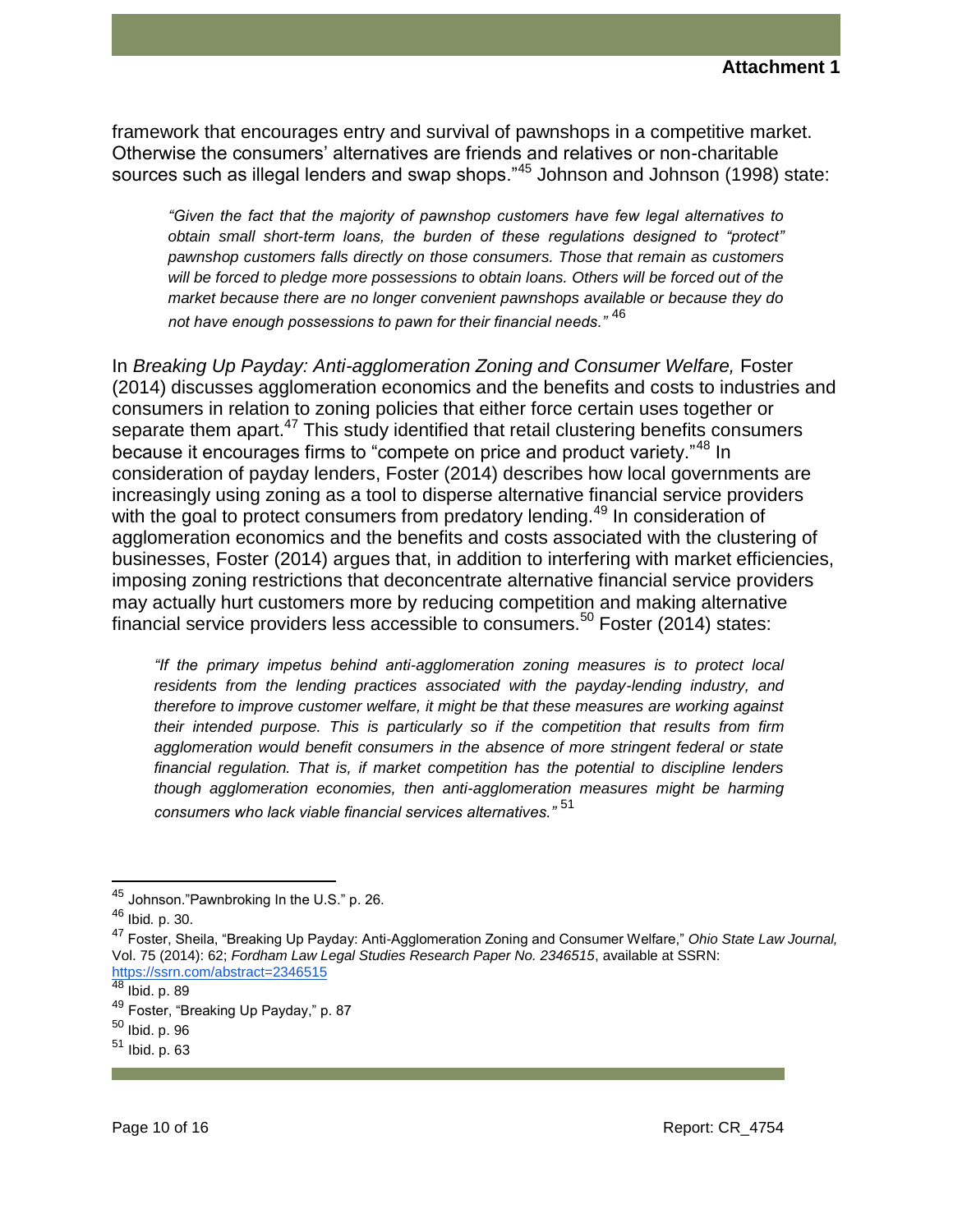By reducing competition, alternative financial service providers have less incentive to lower lending rates or increase product differentiation that would better serve customers that are already under financial stress. Pushing alternative financial service providers further apart creates consumer inefficiencies in being able to compare products and lending rates in order to seek the best price and product that meets their need.

#### **3.3 Neighbourhood Economic Dynamics**

Research looks at how the presence of banks impact businesses that provide alternative financial services and how clustering of businesses impacts economic dynamics.

Neighbourhood economic dynamics can shift when a major service provider exits a community or neighbourhood. Buckland and Martin (2005) studied the inner-city of Winnipeg's North End. The study identified that this area went from having 20 mainstream banks in 1980, to only three mainstream banks and two credit union branches in 2003.<sup>52</sup> Between 1980 and 2003, the study's data suggests that the number of pawn stores spiked from five in 1987 to eleven in 1988, and then fluctuated from eleven to nine stores from 1988 to 2003.<sup>53</sup> The data also indicates that when the number of mainstream banks and credit unions started to decline at a faster rate, there was a subsequent growth in the number of rent-to-own, cheque-cashing, and payday lending establishments in the area.<sup>54</sup>

Returning to Foster (2014), this study discusses the broader industry dynamics associated with agglomeration economics.<sup>55</sup> In consideration of the benefits, referred to as 'positive spillovers,' forcing industry to cluster through zoning policies that only allow commercial or industrial uses within specific zones can allow industries to take advantage of "economies of scale and … economies of specialization, which can help stimulate growth and innovation in an industry."<sup>56</sup> Businesses benefits from clustering because 'consumer search costs' directly relates to the location of retail businesses. When similar industries locate closer together, increasing product variety to consumers, they increase "the chances that consumers will purchase from the agglomeration."<sup>57</sup> Foster (2014) states:

<sup>52</sup> Jerry Buckland, Thibault Martin, Brendan Reimer, Nancy Barbour, Amelia Curran, and Rana McDonald. "Fringe Banking in Winnipeg's North End," *Canadian Centre for Policy Alternatives,* (2005): 15-16, available at: [https://www.policyalternatives.ca/sites/default/files/uploads/publications/Manitoba\\_Pubs/2005/fringe\\_banking.pdf](https://www.policyalternatives.ca/sites/default/files/uploads/publications/Manitoba_Pubs/2005/fringe_banking.pdf)

<sup>&</sup>lt;sup>53</sup> Buckland. "Fringe Banding in Winnipeg's North End." p. 16

<sup>54</sup> Ibid. p. 16

<sup>55</sup> Foster, Sheila, "Breaking Up Payday: Anti-Agglomeration Zoning and Consumer Welfare," *Ohio State Law Journal,*  Vol. 75 (2014): 62; *Fordham Law Legal Studies Research Paper No. 2346515*, available at SSR[N:](https://ssrn.com/abstract=2346515) <https://ssrn.com/abstract=2346515>

<sup>56</sup> Foster, "Breaking Up Payday," p. 87

<sup>57</sup> Ibid. p. 89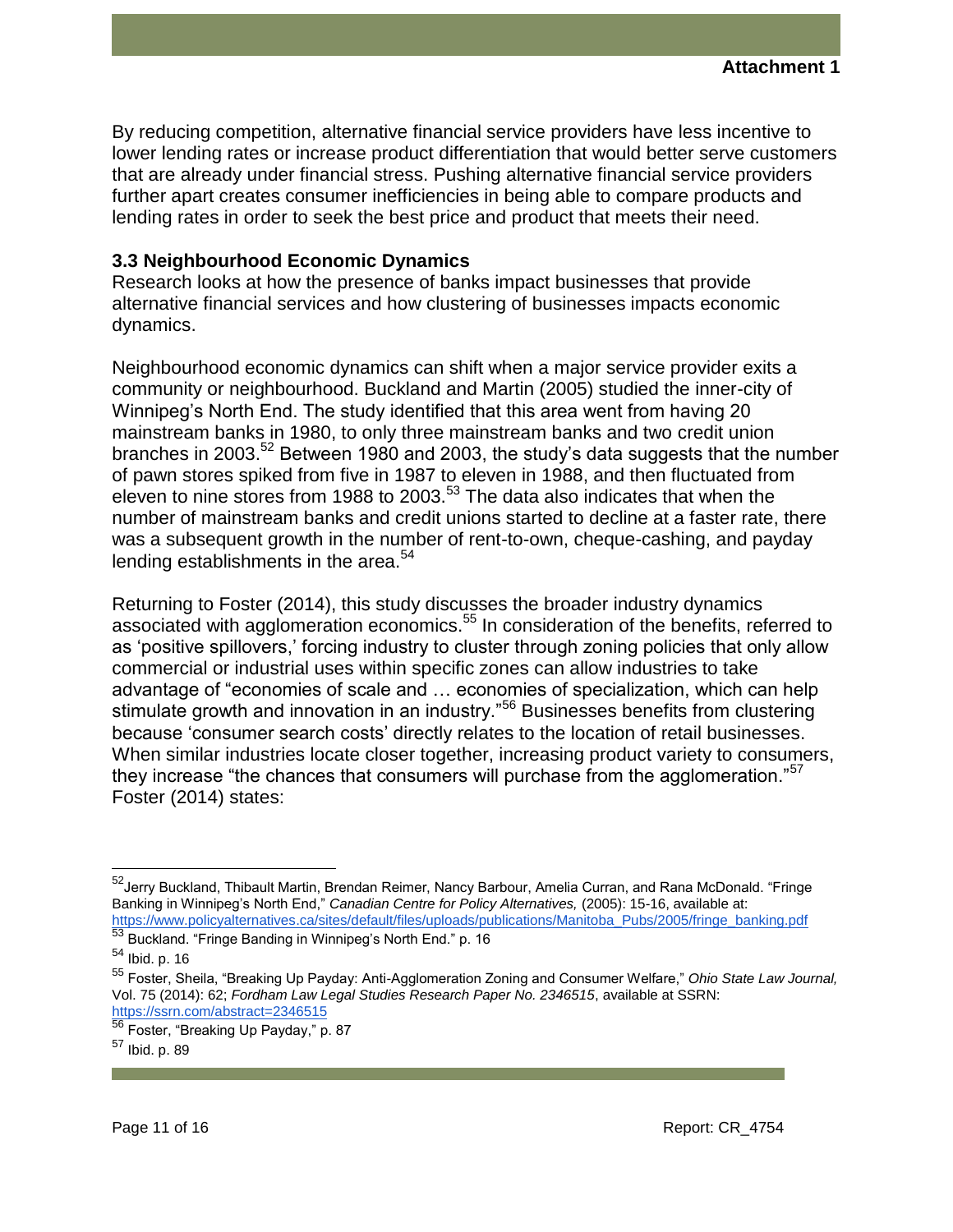*"As more of these firms join the agglomeration, and consumer search costs are reduced, more consumers are drawn to the agglomeration and the net benefits of agglomeration increase for the firms in that location."* <sup>58</sup>

# **4. LAND USE IMPACTS**

There has been little direct research on the land use impacts of pawn stores. Instead, studies have focused on the relationship between crime and the physical decline of a neighborhood, which is often referred to as Broken Window Theory. These studies look at indicators such as vacant houses, broken windows, vandalism and litter, and have identified physical disorder as being directly and indirectly associated with crime.<sup>59</sup> The Broken Window Theory posits that physical and social disorder can signal a level of social disorder that is conducive to criminal activity because residents may perceive, based on the physical environment, that there are no consequences in their neighbourhood for criminal activity.<sup>60</sup>

In a study on the neighbourhood costs associated with alternative banks, Kubrin et al. (2011) identify a number of policy approaches to manage payday lenders, including the opportunity to limit payday lenders through zoning regulations with the intent to mitigate the potential stigmatization of a neighbourhood where there is a proliferation of alternative banks.<sup>61</sup> Kubrin identifies that other cities have used this mechanism on cheque cashers and pawn stores, as is the case in St. Louis where these types of establishments had a minimum 1 mile separation distance from each other, and a 500 foot buffer from residential uses and schools.<sup>62</sup> The study did not include an assessment on the efficacy of these separation distances in achieving desired outcomes.

Kohm and Selwood (2004) identify that commercial activities that carry negative stigma often locate in marginalized areas of a city because suburban residents object to the location of these businesses in their neighbourhoods, and municipalities tend to exclude undesirable land uses from suburban areas. $^{63}$  Kohm and Selwood (2004) illustrate this in the following example:

<sup>&</sup>lt;sup>58</sup> Ibid. p. 89

 $59$  Vélez, "Banks and the racial patterning of homicide, " p. 157

<sup>&</sup>lt;sup>60</sup> Robert Sampson and Stephen Raudenbush, "Seeing Disorder: Neighborhood Stigma and the Social Construction of "Broken Windows," *Social Psychology Quarterly* 67, no. 4 (2004): 319

<sup>61</sup> Kubrin, C. *Does fringe banking exacerbate neighborhood crime rates?* p. 458.

<sup>62</sup> Ibid. p. 458

 $63$  Steven Kohm and John Selwood, "Capitalizing on life at the margins: the pawnbroker and inner city commerce," *Prairie Perspectives: Geographical Essays, Winnipeg: University of Winnipeg,* (2004): 89, available at: <http://pcag.uwinnipeg.ca/Prairie-Perspectives/PP-Vol07/Kohm-Selwood.pdf>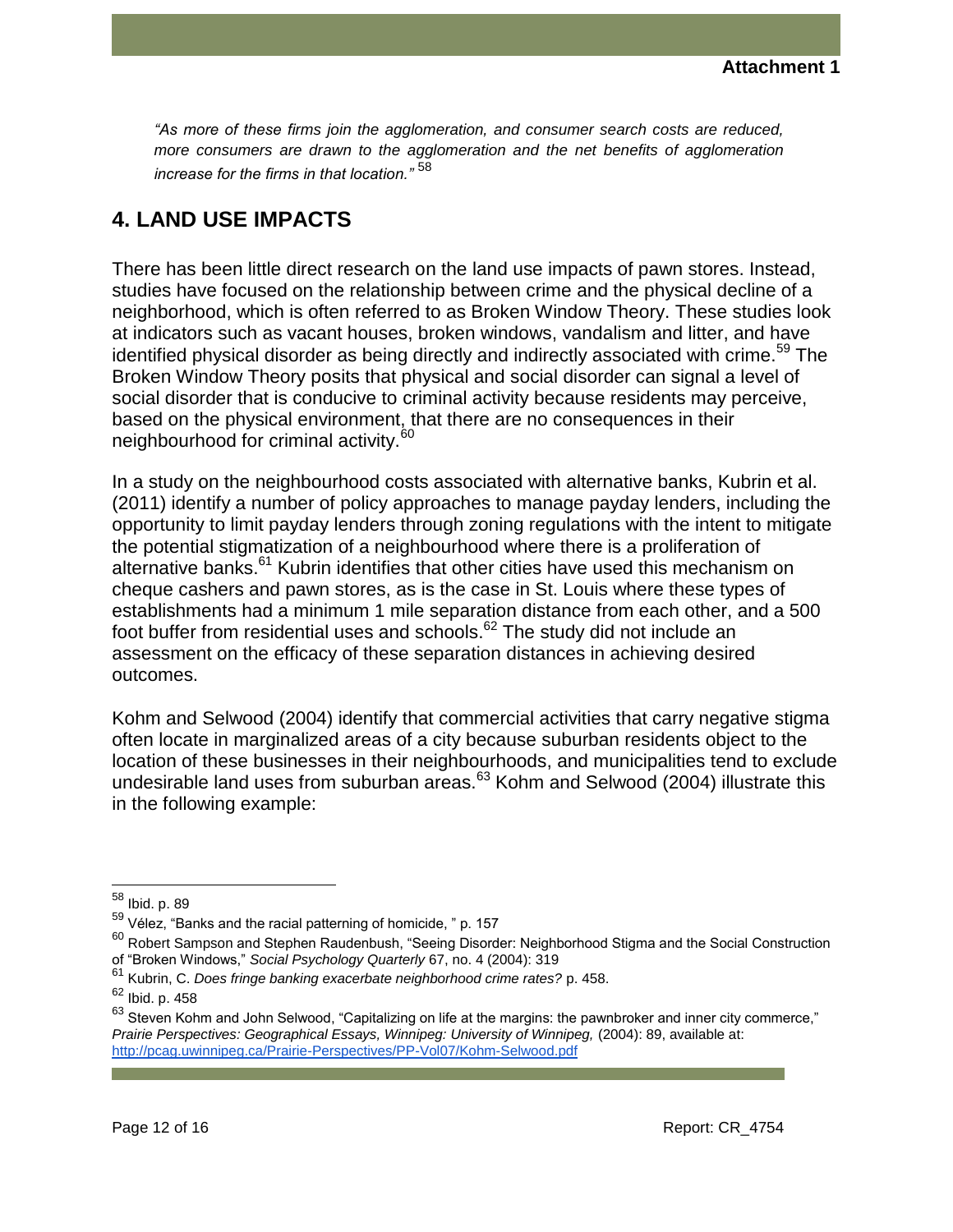*"The very process through which a prospective pawnbroker must go through in order to secure permission to open a new location is overtly politicized. New applicants for pawnshops, massage parlours and escort services must appear before local community committees where residents and other concerned parties may speak for or against the proposed business. A decision is then rendered by the city councilors representing the area in which the new application falls. Such a process makes the establishment of new marginal businesses nearly impossible in all but the least politically powerful and organized neighbourhoods. So, while vintage clothing stores and secondhand CD stores are moving into more salubrious territory, there is a governmental push to exclude and concentrate those businesses seen as most offensive to middle class sensibilities. Once such concentrations are established, it becomes even harder to say no to new businesses that want to move into these districts." <sup>64</sup>*

The study also suggests that the stigma of pawn stores can be self-reinforcing, as uses considered undesirable are consistently pushed into already marginalized areas.

# **5. CONCLUSION**

While research specific to the dynamics of pawn stores is limited, the summary below does highlight key findings related to the social, economic and land use impacts of pawn stores.

Individual social and economic dynamics:

- Some individuals who depend on short term credit from alternative financial providers, including pawn stores, tend to experience financial exclusion from traditional lenders, and face a number of barriers to accessing credit
- Short term credit can bridge the gap between payday and bills, or provide a way for individuals to pay for unexpected expenses.
- High interest rate and fees on the short term financial products can lead to financial challenges when credit is used to cover ongoing income shortfalls
- To avoid or reduce negative economic impacts to individuals, studies highlighted the importance of regulations that require clear lending terms for alternative banking options
- Attempts to regulate high-cost loans do not always protect customers because businesses adjust their practices to shift any added costs to the consumer
- Some research shows that competition between pawn stores can help individuals secure the best pawn loan

Neighbourhood social and economic dynamics:

• Some research suggests that there is a connection between pawn stores and crime, however, does not demonstrate whether pawn stores cause crime

<sup>64</sup> Kohm, "Capitalizing on life at the margins," p. 92-93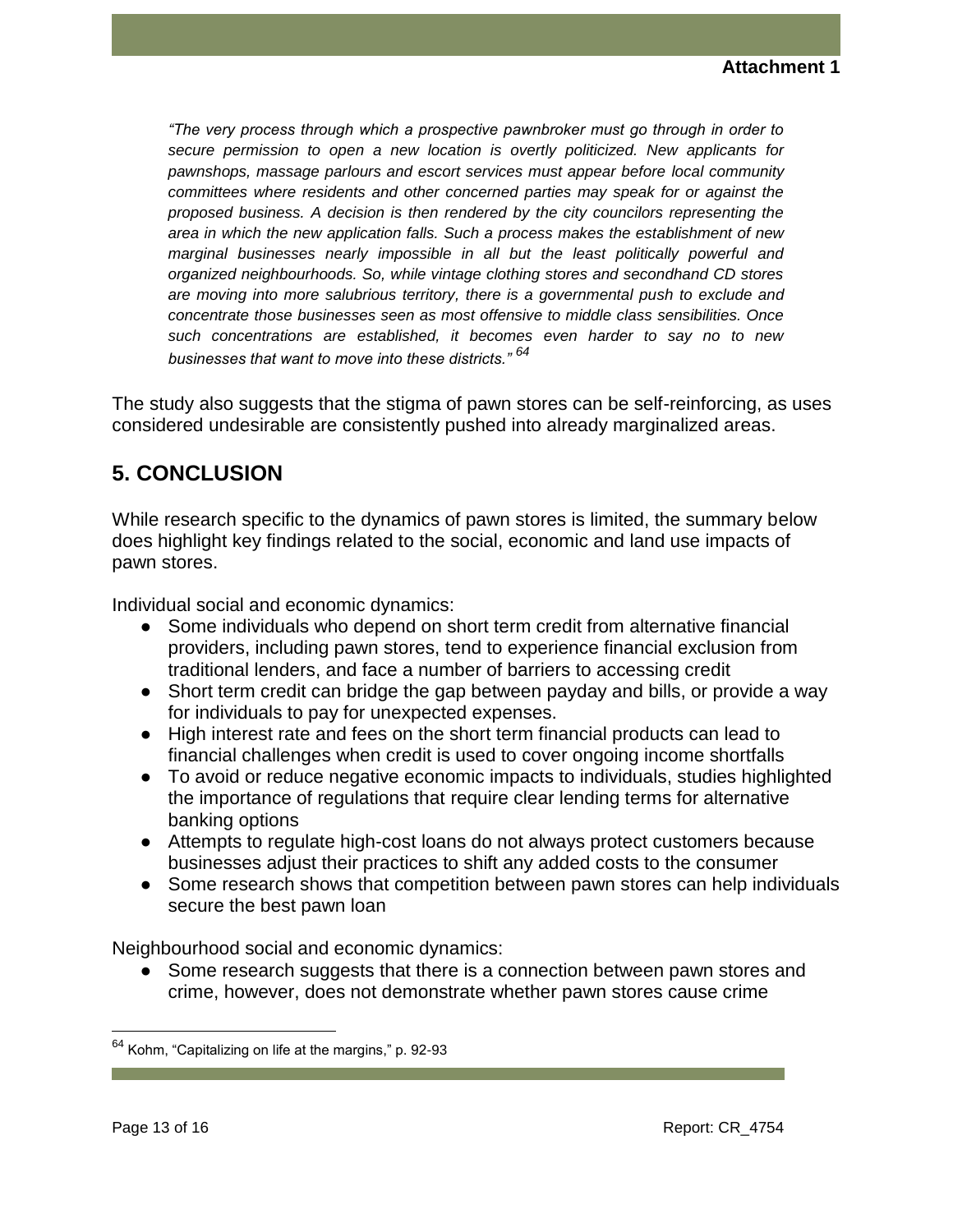- Other studies did not find a correlation between pawn stores and crime and critiqued efforts to attribute crime to specific types of businesses, as there are many different factors involved in higher rates of crime in certain areas
- Studies show that the removal of mainstream banks from an area can create a void that is filled by alternative financial providers
- Some researchers have shown that clustering businesses together can have positive impacts on businesses

Land use:

- Few studies focused specifically on land use issues related to pawn stores
- General planning theory has outlined the impacts of poor appearance of shops on perceptions of crime and safety
- Some studies suggest that stigma associated with pawn stores, and advocacy from more affluent neighbourhoods, can result in land use regulations or permit decisions that result in pawn stores being located in marginalized areas

These findings have informed Administration's proposed approach to pawn stores, as outlined in CR\_4755 Amendments to Zoning Bylaw 12800 - Regulations for Pawn Stores.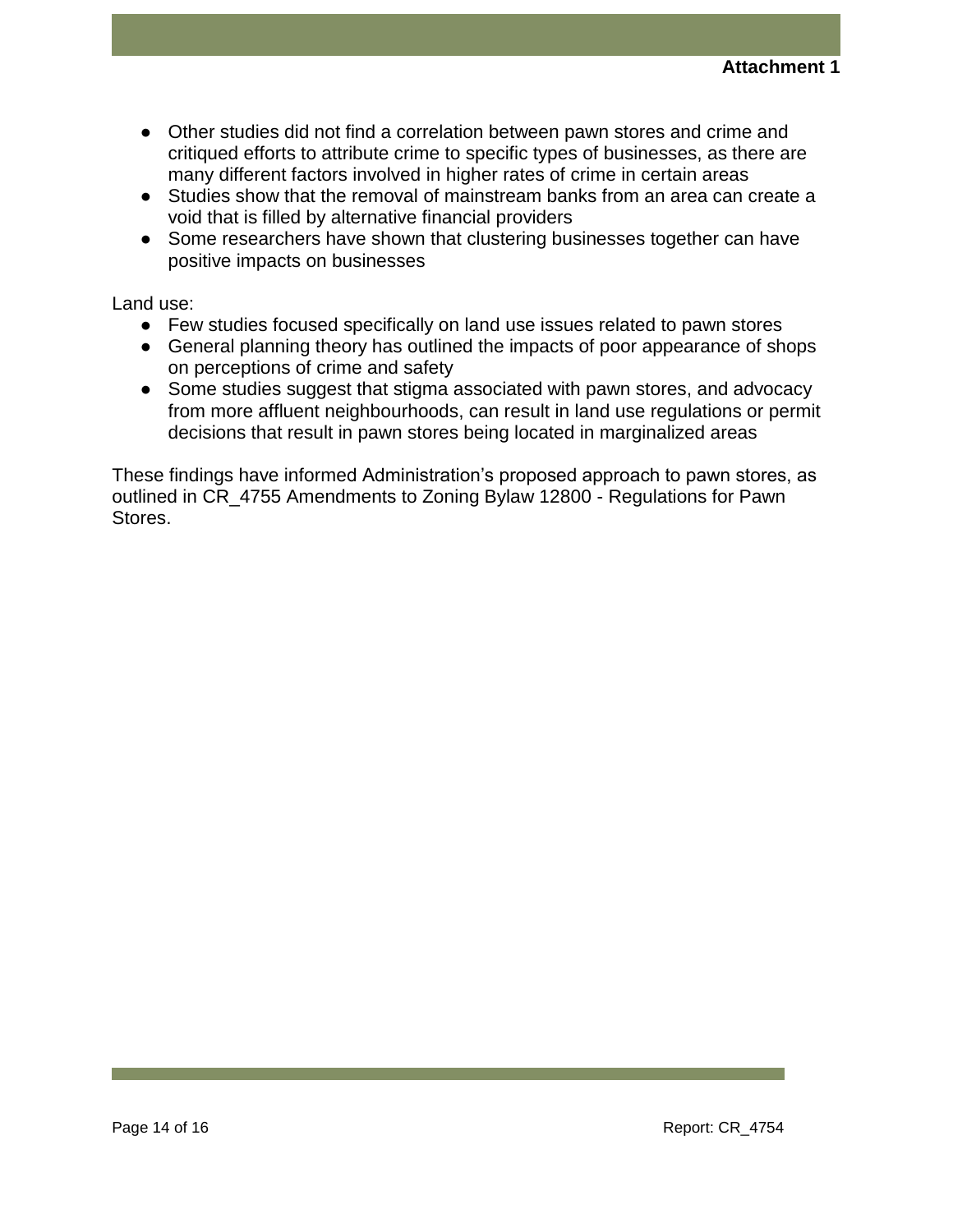### **6. BIBLIOGRAPHY**

Bond, S. "Filling the Gap: Canada's Payday Lenders." *Canadian Consumer Finance Association*, (2016): 0-82, Available at[: https://canadiancfa.com/wp-content/uploads/2016/11/cboc-filling-the-gap\\_final-nov-2016.pdf](https://canadiancfa.com/wp-content/uploads/2016/11/cboc-filling-the-gap_final-nov-2016.pdf)

Buckland, Jerry, and Fikkert, Antonia. "Choosing financial services where the options are limited A report on a survey of financial service choice of residents in inner-city neighborhoods in Toronto, Vancouver & Winnipeg." *University of Winnipeg* (2008): 0-82. Available at[: http://financial-exclusion.uwinnipeg.ca/sites/financial](http://financial-exclusion.uwinnipeg.ca/sites/financial-exclusion.uwinnipeg.ca/files/docs/Choosing_Financial_Services_Where_the_Options_are_Limited.pdf)[exclusion.uwinnipeg.ca/files/docs/Choosing\\_Financial\\_Services\\_Where\\_the\\_Options\\_are\\_Limited.pdf](http://financial-exclusion.uwinnipeg.ca/sites/financial-exclusion.uwinnipeg.ca/files/docs/Choosing_Financial_Services_Where_the_Options_are_Limited.pdf)

Buckland, Jerry. *Hard Choices: Financial Exclusion, Fringe Banks, and Poverty in Urban Canada.* Toronto: University of Toronto Press, 2012.

Buckland, J., Martin, T., Reimer, B., Barbour, N., Curran, A., and McDonald. R. "Fringe Banking in Winnipeg's North End." *Canadian Centre for Policy Alternatives*. (2005): 0-55. Available at: [https://www.policyalternatives.ca/sites/default/files/uploads/publications/Manitoba\\_Pubs/2005/fringe\\_banking.pdf](https://www.policyalternatives.ca/sites/default/files/uploads/publications/Manitoba_Pubs/2005/fringe_banking.pdf)

Criminal Code. RSC 1985, c. C-46. Available at: [http://laws-lois.justice.gc.ca/eng/acts/C-46/page-](http://laws-lois.justice.gc.ca/eng/acts/C-46/page-78.html?txthl=interest+rate#s-347)[78.html?txthl=interest+rate#s-347](http://laws-lois.justice.gc.ca/eng/acts/C-46/page-78.html?txthl=interest+rate#s-347)

D'Este, R.(unpublished) "The Effect of Stolen Goods Markets on Crime: Pawnshops, Property Thefts, and the Gold Rush of the 2000s." *University of Warwick*, (2014): 0-46 Available at: <https://warwick.ac.uk/fac/soc/economics/research/workingpapers/2014>

Dungen, E., Coutts, R., and MacDonnell. R. "Fair Financing: Expanding Small-Dollar Short-Term Credit for Albertans." *Canadian Consumer Finance Association*. (2016): 0-42. Available at: [https://canadiancfa.com/wp](https://canadiancfa.com/wp-content/uploads/2016/10/fair-financing-report.pdf)[content/uploads/2016/10/fair-financing-report.pdf](https://canadiancfa.com/wp-content/uploads/2016/10/fair-financing-report.pdf)

Dijkema, B. and R. Mckendry. "Banking on the Margins: Finding Ways to Build an Enabling Small-Dollar Credit Market." *CARDUS*. (2016): 0-53. Available at:<https://www.cardus.ca/research/family/reports/banking-on-the-margins/>

Foster, S. "Breaking Up Payday: Anti-Agglomeration Zoning and Consumer Welfare." *Ohio State Law Journal.* Vol. 75 (2014): 57-101; *Fordham Law Legal Studies Research Paper No. 2346515*. Available at SSRN[:](https://ssrn.com/abstract=2346515) <https://ssrn.com/abstract=2346515>

Johnson, R., and Johnson, D. "Pawnbroking In the U.S.: A Profile Of Customers*.*" Monograph No. 34. Washington: *Credit Research Centre. Georgetown University*. (1998). 0-98. Available at: <https://www.yumpu.com/en/document/view/19062927/pawnbroking-in-the-us-a-profile-of-customers-faculty-research>

Kohm, S., and J. Selwood. "Capitalizing on life at the margins: the pawnbroker and inner city commerce." *Prairie Perspectives: Geographical Essays. Winnipeg: University of Winnipeg*. (2004): 82-95. Available at: <http://pcag.uwinnipeg.ca/Prairie-Perspectives/PP-Vol07/Kohm-Selwood.pdf>

Kubrin, C., and Hipp, J. "Do Fringe Banks Create Fringe Neighborhoods? Examining the Spatial Relationship between Fringe Banking and Neighborhood Crime Rates." *Justice Quarterly*, 33:5 (2016): 755-784.

Kubrin, C., Squires, G., Graves, S., and Ousey, G. "Does Fringe Banking Exacerbate Neighborhood Crime Rates? Investigating the Social Ecology of Payday Lending." *Criminology and Public Policy*, Vol. 10 (2011): 437-466.

Lee, A., R. Gainey and R. Triplett. "Banking Options and Neighbourhood Crime: Does Fringe Banking Increase Neighborhood Crime?" *American Journal of Criminal Justice* 39, no. 3 (2014): 549-570.

Levy, R., and Sledge, J. "A Complex Portrait: An Examination of Small-Dollar Credit Consumers." *Centre for Financial Services Innovation*. (2012): 0-31. Available at: <https://www.fdic.gov/news/conferences/consumersymposium/2012/a%20complex%20portrait.pdf>